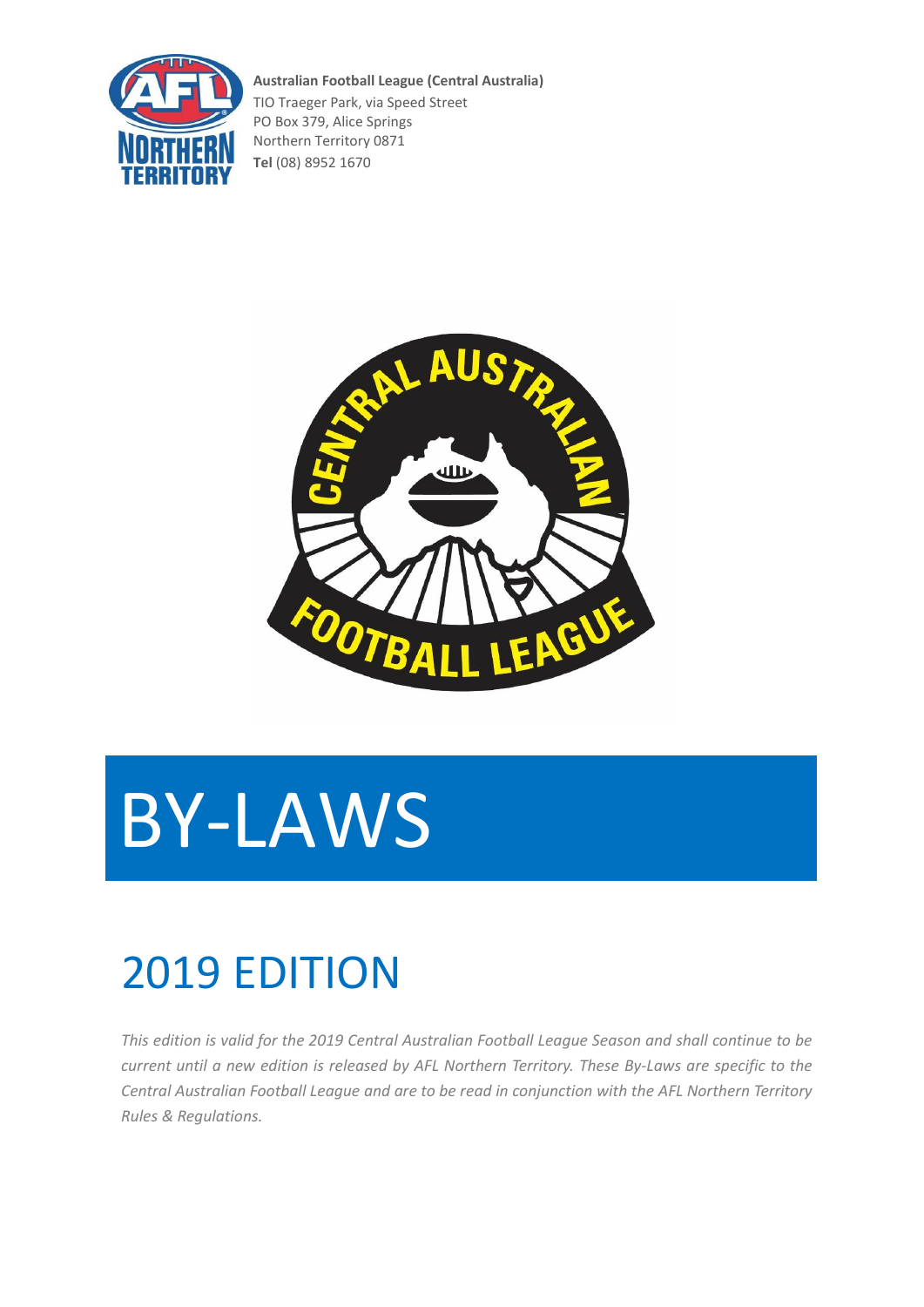#### Preamble

AFL Northern Territory (AFLNT) is responsible for the conduct of all competitions within the Northern Territory. These By-Laws are drafted and designed to provide direction for the administration of all Central Australian Football League Competitions And should be read in conjunction with the most recent version of the AFLNT Rules & Regulations

# **Table of Contents**

| 1  |      |  |  |  |  |  |
|----|------|--|--|--|--|--|
|    | 1.1  |  |  |  |  |  |
| 2  |      |  |  |  |  |  |
| 3  |      |  |  |  |  |  |
|    | 3.1  |  |  |  |  |  |
|    | 3.2  |  |  |  |  |  |
|    | 3.3  |  |  |  |  |  |
|    | 3.4  |  |  |  |  |  |
|    | 3.5  |  |  |  |  |  |
|    | 3.6  |  |  |  |  |  |
|    | 3.7  |  |  |  |  |  |
|    | 3.9  |  |  |  |  |  |
|    | 3.10 |  |  |  |  |  |
|    | 3.11 |  |  |  |  |  |
|    | 3.14 |  |  |  |  |  |
|    | 3.15 |  |  |  |  |  |
|    | 3.16 |  |  |  |  |  |
|    | 3.17 |  |  |  |  |  |
|    | 3.18 |  |  |  |  |  |
|    | 3.19 |  |  |  |  |  |
|    | 3.20 |  |  |  |  |  |
| 4  |      |  |  |  |  |  |
|    | 4.1  |  |  |  |  |  |
|    | 4.2  |  |  |  |  |  |
|    | 4.3  |  |  |  |  |  |
|    | 4.5  |  |  |  |  |  |
|    | 4.6  |  |  |  |  |  |
|    | 4.7  |  |  |  |  |  |
|    | 4.8  |  |  |  |  |  |
|    | 4.9  |  |  |  |  |  |
| 5  |      |  |  |  |  |  |
|    | 5.1  |  |  |  |  |  |
|    | 5.2  |  |  |  |  |  |
|    | 5.3  |  |  |  |  |  |
|    | 5.4  |  |  |  |  |  |
|    | 5.5  |  |  |  |  |  |
|    | 5.6  |  |  |  |  |  |
| 6  |      |  |  |  |  |  |
|    | 6.1  |  |  |  |  |  |
|    | 6.2  |  |  |  |  |  |
|    | 6.3  |  |  |  |  |  |
|    | 6.4  |  |  |  |  |  |
| 7  |      |  |  |  |  |  |
| 8  |      |  |  |  |  |  |
| 9  |      |  |  |  |  |  |
|    | 9.1  |  |  |  |  |  |
| 10 |      |  |  |  |  |  |
|    | 10.1 |  |  |  |  |  |
|    |      |  |  |  |  |  |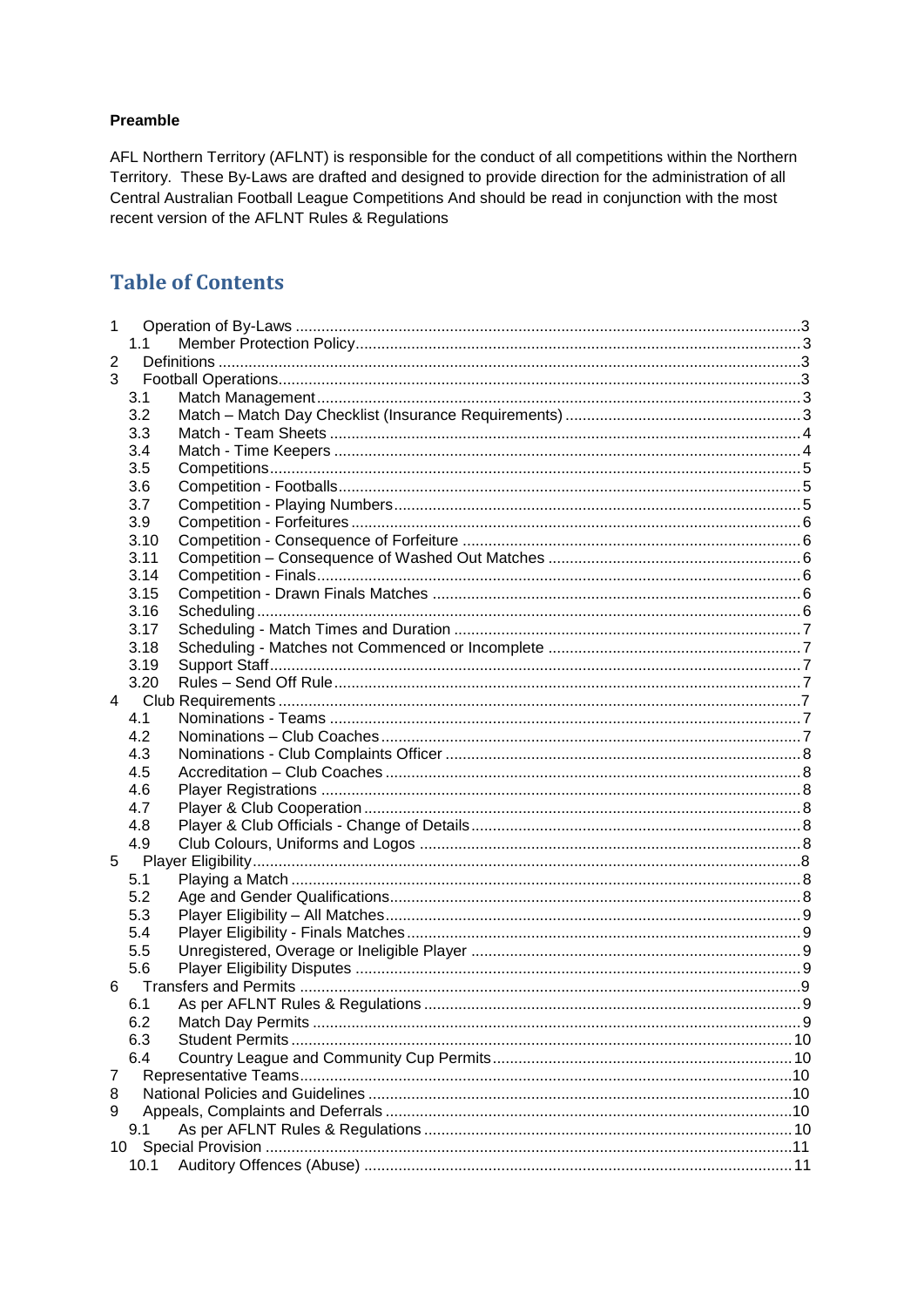# <span id="page-2-0"></span>**1 Operation of By-Laws**

#### <span id="page-2-1"></span>**1.1 Member Protection Policy**

In these by-laws, unless a contrary meaning is required by the context, the operation of these by-laws is as listed in the AFLNT Rules & Regulations.

#### **1.2 Amendments to 2018 Edition of CAFL By-Laws**

- 1.2.1 AFLNT has made the following amendments to the CAFL By-Law for the operation of the Central Australian Football League:
	- (a) CAFL By-Law 3.7.1 (b) Senior Women Playing Numbers (b) CAFL By-Law 3.8 Head-Counts<br>(c) CAFL By-Law 3.18 Discretionary Discretionary Clause for Community start times. (d) CAFL By-Law 3.19 One Team Runner per CAFL Team (e) CAFL By-Law 5.2.2 Minimum Age for Senior Women's Competition (f) CAFL By-Law 10.1 Auditory Offences

# <span id="page-2-2"></span>**2 Definitions**

2.1 In these By-Laws, unless a contrary meaning is required by the context, definitions are as listed in the AFLNT Rules & Regulations.

# <span id="page-2-3"></span>**3 Football Operations**

#### <span id="page-2-4"></span>**3.1 Match Management**

- 3.1.1 AFLNT and AFLNT affiliated clubs who manage home & away matches during an AFLNT administered competition are bound by these By-Laws.
- 3.1.2 AFLNT must nominate a match manager by 5pm on the Wednesday prior to hosting matches scheduled to be played at any venue managed by AFLNT.
- 3.1.3 AFLNT affiliated clubs must nominate an AFLNT accredited official to act as match manager by 5pm on the Wednesday prior to hosting matches scheduled to be played at that club's venue.

#### <span id="page-2-5"></span>**3.2 Match – Match Day Checklist (Insurance Requirements)**

- 3.2.1 A JLT Match Day Checklist must be completed by the first two teams to compete on any oval at any venue scheduled for AFLNT administered competition matches (including club home games), prior to the commencement of that match:
	- (a) The JLT Checklist may be completed by using the JLT 'App', in which case the completed checklist must be sent to [aflnt.football@afl.com.au,](mailto:aflnt.football@afl.com.au) or
	- (b) The JLT Checklist may be completed by using the JLT 'book', in which case the completed checklist must be submitted with the match day paperwork for that venue.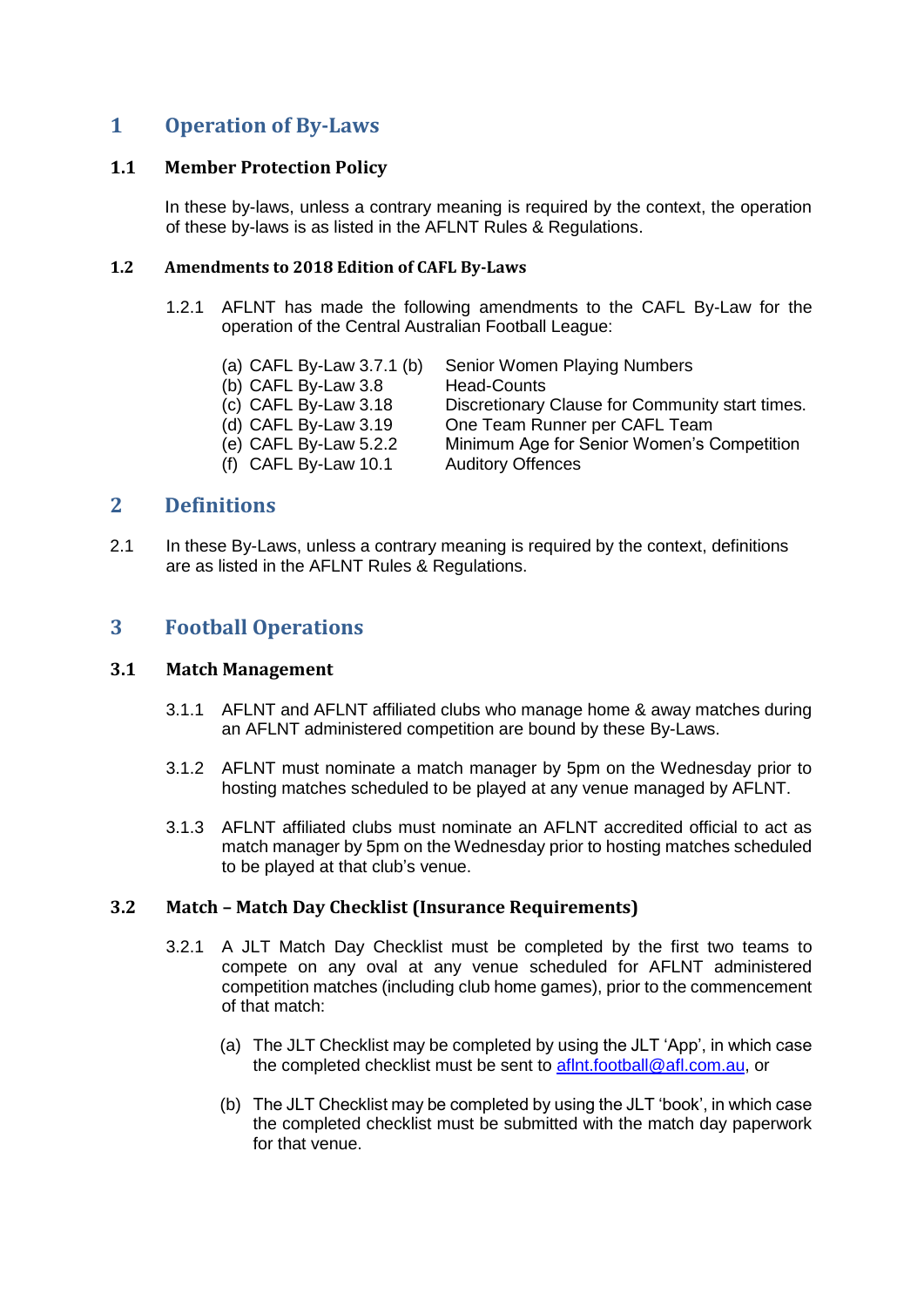#### <span id="page-3-0"></span>**3.3 Match - Team Sheets**

- 3.3.1 Each team must submit a signed team sheet to the match manager, field umpire, time keepers and opposition team manager prior to the commencement of that team's match.
	- (a) All team sheets (other than premier league) must be submitted fifteen (15) minutes prior to the commencement of the match they are participating in.
- 3.3.2 The team sheet must include:
	- (a) The name (as registered on FootyWeb) and playing number of each player participating in that match
	- (b) The name (as registered on FootyWeb) of the coach, all assistant coaches, runners, sports trainers, team manager (also known as steward) and water carriers participating in that match
- 3.3.3 The team manager may amend a team sheet prior to the commencement of a match if a player listed on the team sheet becomes injured or is medically unfit to play, provided;
	- (a) The player who is being replaced on a team sheet leaves the playing arena and is not permitted to sit on the interchange bench during that match.
	- (b) The team sheet cannot be amended after the sounding of the first warning siren for that match.
	- (c) The team manager must notify the match manager of any change(s) to the team sheet;
	- a. Team sheets are not to be changed once submitted other than a change of player number in accordance with the Laws of the Game.
	- (d) If it is necessary to change a player's number during the course of a match, the team manager of that team must notify the match manager immediately.
	- (e) All persons entitled to a copy of the team sheet must be notified immediately of any changes.

#### <span id="page-3-1"></span>**3.4 Match - Time Keepers**

- 3.4.1 Each club must appoint a time keeper for all matches in which it has a team participating unless notified that AFLNT has appointed official time keepers.
- 3.4.2 All time keepers must abide by the time keeper's instructions as listed in the AFLNT Rules & Regulations.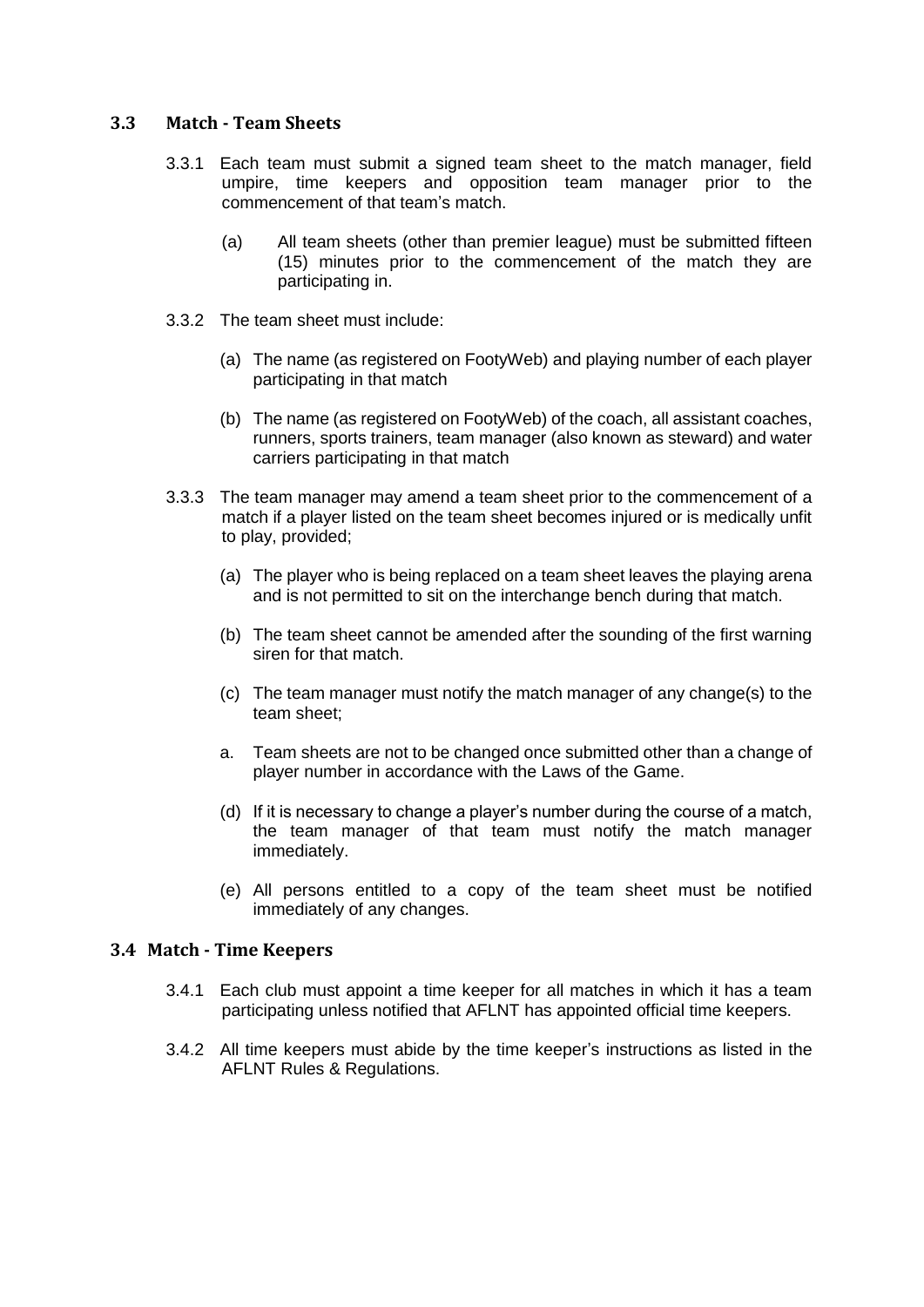#### <span id="page-4-0"></span>**3.5 Competitions**

- 3.5.1 AFLNT shall arrange and conduct competitions in the following grades:
	- (a) Senior Men
	- (b) Senior Women
	- (c) Under 18 Boys
	- (d) Under 15 Boys
- 3.5.2 AFLNT may arrange and conduct additional competitions subject to these By-Laws and to such other conditions as AFLNT determines from time to time.
	- (a) In the event that an additional competition(s) is arranged, and conditions are not determined in advance by AFLNT, or do not adequately cover a range of unforeseen occurrences, the competition(s) will be subject to these By-Laws irrespective of the location and administration of the competition.
	- (b) Additional competitions arranged by AFLNT must be entered on FootyWeb with team sheets and scores recorded on FootyWeb for each match played in that competition.

#### <span id="page-4-1"></span>**3.6 Competition - Footballs**

- 3.6.1 Only AFLNT approved footballs are to be used for AFLNT administered matches (including club home games), as per AFLNT Rules & Regulations.
- 3.6.2 Size 5 leather footballs are to be used in all CAFL Under 15 Development League matches.

#### <span id="page-4-2"></span>**3.7 Competition - Playing Numbers**

- 3.7.1 Teams competing in any AFLNT administered competition shall have no more than the following maximum number of players per team:
	- (a) Senior Men: 22 (18 on field + 4 interchange)
	- (b) Senior Women: 26 (16 on field + 10 interchange)
	- (c) Senior Men Reserve Grade: 24 (18 on field + 6 interchange)
	- (d) Senior Men Country League and Community Cup: 24 (18 on field + 6 interchange)
	- (e) Youth Boys (U15 and U18): 24 (18 on field + 6 interchange)
- 3.8 Competition Players Exceeding Permitted Number (Head-Counts)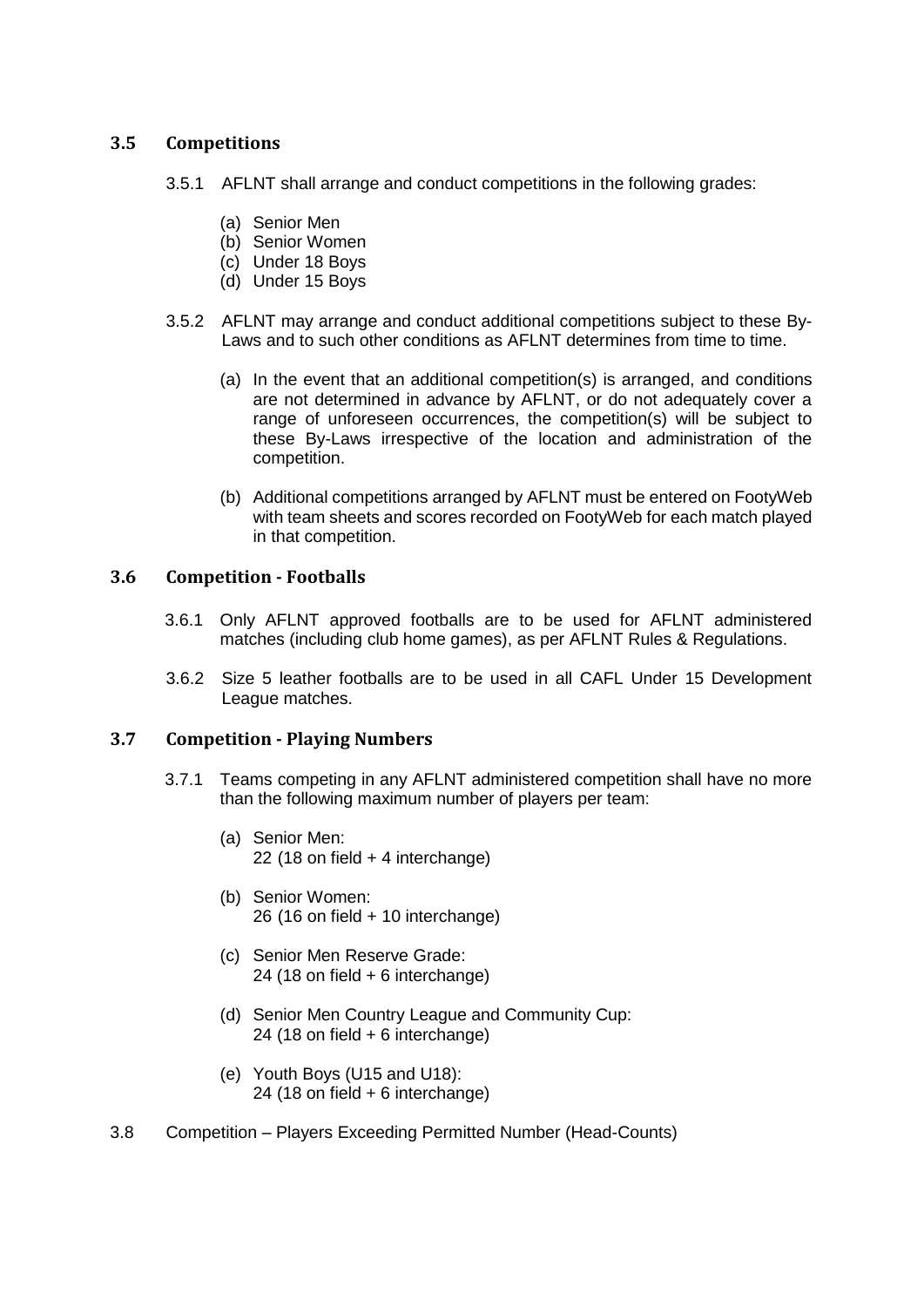- 3.8.1 Where a team has more than the permitted number of Players on the Playing Surface, the following shall apply:
	- (a) A field umpire shall award a free kick to the captain or acting captain of the opposing team, which shall be taken at the centre circle or where play has stopped, whichever is the greater penalty against the offending team;
	- (b) A fifty-metre penalty shall then be imposed form the position where the free kick was awarded; and
	- (c) The team shall lose all points which it has scored in the quarter of the match in which the offence was detected.

#### <span id="page-5-0"></span>**3.9 Competition - Forfeitures**

- 3.9.1 Clubs must notify AFLNT by 9am on the Friday of that scheduled round if that club is unable to field a team in any AFLNT administered competition and wishes to forfeit that match.
- 3.9.2 Where a club fails to notify the Football Operations Department as per these By-Laws, that club will incur the following match fee:
	- (a) Senior Men's and Reserves: \$500
	- (b) All other grades: Double the allocated cost of umpire fees

#### <span id="page-5-1"></span>**3.10 Competition - Consequence of Forfeiture**

3.10.1 Where a team forfeits a match AFLNT Rules & Regulations shall apply.

#### <span id="page-5-2"></span>**3.11 Competition – Consequence of Washed Out Matches**

3.11.1 Where a match is deemed to be washed out, AFLNT Rules & Regulations shall apply.

#### <span id="page-5-3"></span>**3.14 Competition - Finals**

3.14.1 The finals matches will be scheduled using the Finals Schedule as listed in the AFLNT Rules & Regulations.

#### <span id="page-5-4"></span>**3.15 Competition - Drawn Finals Matches**

3.15.1 In any finals match where the scores are tied at the end of full time the AFLNT Rules & Regulations apply.

#### <span id="page-5-5"></span>**3.16 Scheduling**

3.16.1 AFLNT will determine the schedule and fixture for all matches and reserve the right to reschedule matches as required.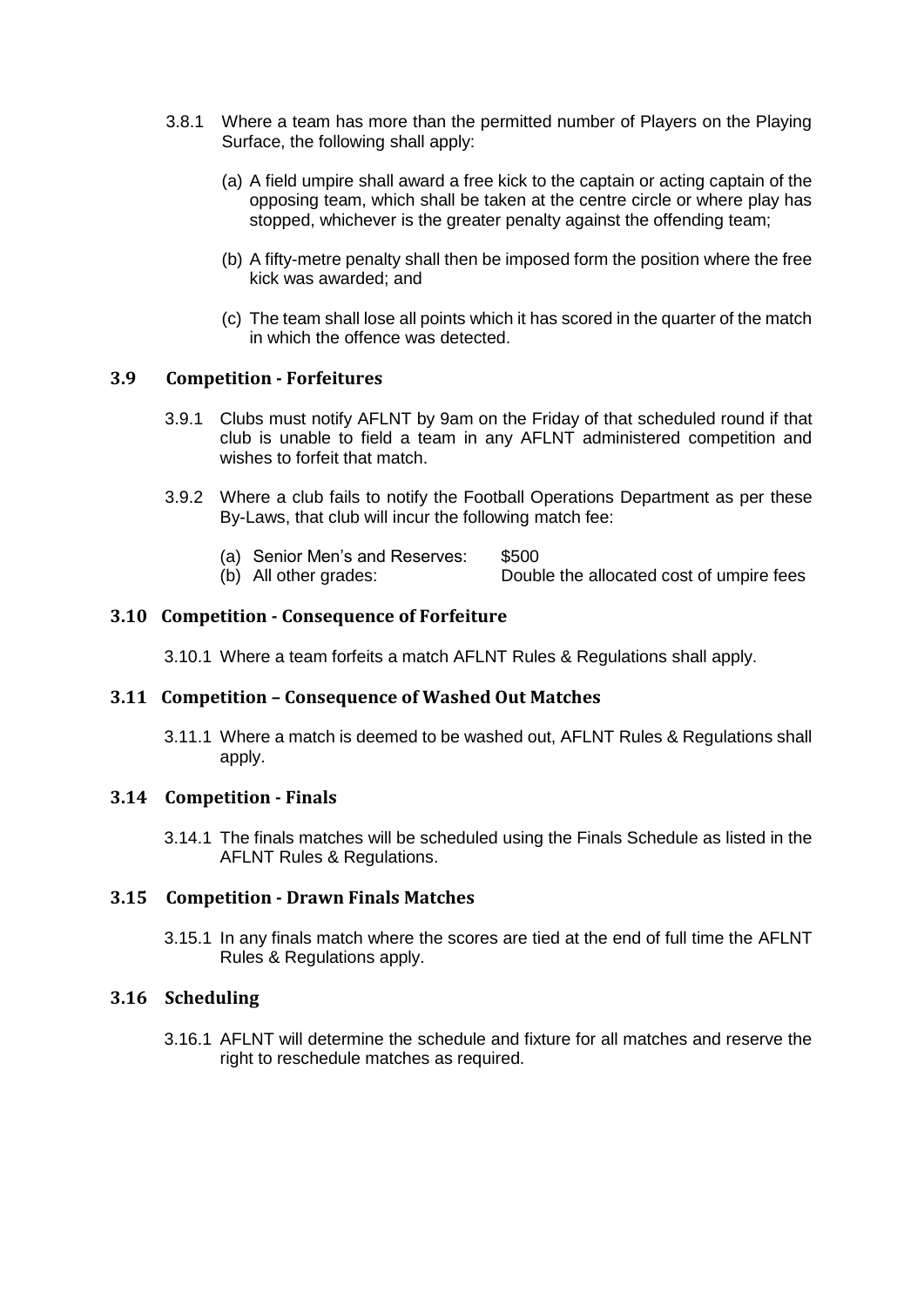#### <span id="page-6-0"></span>**3.17 Scheduling - Match Times and Duration**

- 3.17.1 The duration of any match in which a team participates shall be:
	-
	-
	- (c) Senior Men Reserve Grade: 4 quarters of 20 minutes with no time on.
	-
	-
	-
	-

(a) Senior Men: 4 quarters of 23 minutes with no time on.

- (b) Senior Women: 4 quarters of 15 minutes with no time on.
- (d) Country League: 4 quarters of 20 minutes with no time on.
- (e) Community Cup: 4 quarters of 20 minutes with no time on.<br>
(f) Under 18 Boys: 4 quarters of 18 minutes with no time on.
	- 4 quarters of 18 minutes with no time on.
- (g) Under 15 Boys: 4 quarters of 15 minutes with no time on.
- 3.17.2 The AFLNT appointed match manager has discretionary authority to adjust match times and duration (other than Senior Men and Senior Women) to ensure Senior Men's and Senior Women's matches and other matches of interest commence on time.

#### <span id="page-6-1"></span>**3.18 Scheduling - Matches not Commenced or Incomplete**

- 3.18.1 If a match cannot be commenced at the scheduled start time or having already commenced is unable to be completed within the time scheduled for that match for reasons other than a forfeit, AFLNT Rules & Regulations shall apply with the following exception:
	- (a) The AFLNT appointed match manager has discretionary authority to adjust scheduled start times to accommodate unforeseen circumstances that may apply to teams traveling to or from remote localities from time to time.

#### <span id="page-6-2"></span>**3.19 Support Staff**

- 3.19.1 CAFL Teams may appoint one (1) team runner only that can enter the field of play during a match that they are participating in.
	- (a) All other rules regarding team runners apply in accordance with AFLNT Rules & Regulations.

#### <span id="page-6-3"></span>**3.20 Rules – Send Off Rule**

3.20.1 As per AFLNT Rules & Regulations

#### <span id="page-6-4"></span>**4 Club Requirements**

#### <span id="page-6-5"></span>**4.1 Nominations - Teams**

4.1.1 Clubs are required to nominate all teams they intend to enter in accordance with AFLNT Rules & Regulations.

#### <span id="page-6-6"></span>**4.2 Nominations – Club Coaches**

4.2.1 Clubs are required to nominate all coaches (including assistant coaches) for all teams entered in accordance with AFLNT Rules & Regulations.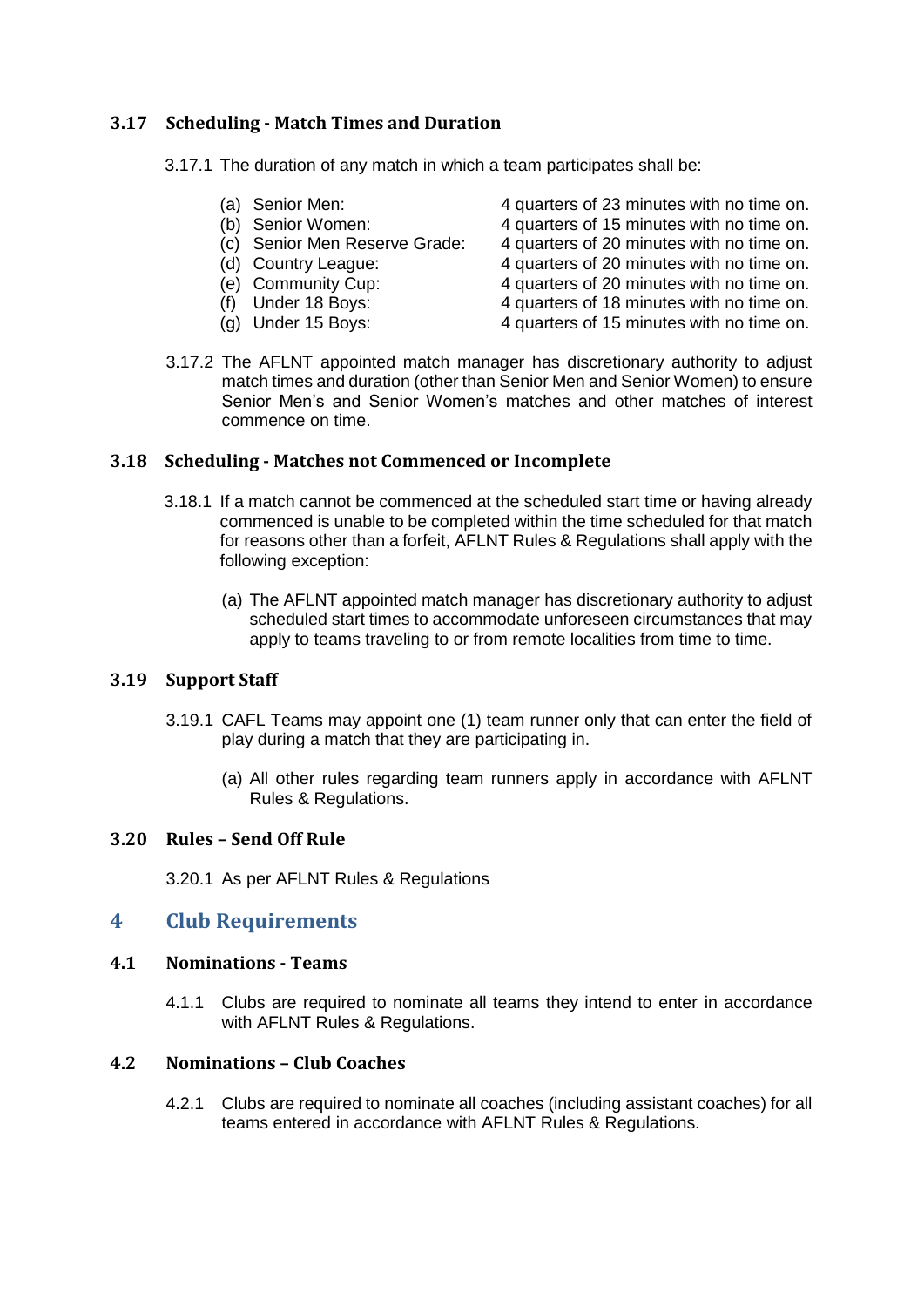#### <span id="page-7-0"></span>**4.3 Nominations - Club Complaints Officer**

4.3.1 Clubs shall appoint one or more Complaints Officers in accordance with AFLNT Rules & Regulations.

#### **4.4 Nomination – Club Tribunal Advocate**

4.4.1 Clubs are required to nominate one or more Tribunal Advocates in accordance in the AFLNT Rules & Regulations.

#### <span id="page-7-1"></span>**4.5 Accreditation – Club Coaches**

4.5.1 Coaches and assistant coaches who are not accredited at the commencement of a season are not permitted to coach a team in an AFLNT administered competition, as per AFLNT Rules & Regulations.

#### <span id="page-7-2"></span>**4.6 Player Registrations**

4.6.1 Player registration is the sole responsibility of the Club, as per AFLNT Rules & Regulations.

#### <span id="page-7-3"></span>**4.7 Player & Club Cooperation**

4.7.1 Players and officials must abide by the directions of an AFLNT appointed tribunal in accordance AFLNT Rules & Regulations.

#### <span id="page-7-4"></span>**4.8 Player & Club Officials - Change of Details**

4.8.1 Clubs are permitted to change the details of a player or official in accordance with AFLNT Rules & Regulations.

#### <span id="page-7-5"></span>**4.9 Club Colours, Uniforms and Logos**

4.9.1 Each club must submit for AFLNT approval, the proposed design (including colours) of their playing uniform in accordance with AFLNT Rules & Regulations.

# <span id="page-7-6"></span>**5 Player Eligibility**

#### <span id="page-7-7"></span>**5.1 Playing a Match**

5.1.1 In determining how many matches a player has played for a club, a player on the team list and who is on the ground (including the interchange bench), in uniform, is deemed to have played that match.

#### <span id="page-7-8"></span>**5.2 Age and Gender Qualifications**

- 5.2.1 Each participating player in Senior Men's Competition (including Reserves, Country League and Community Cup) must be:
	- (a) at least 15 years of age at the time of playing; and
	- (b) male.
- 5.2.2 Each participating player in the Senior Women's Competition must be: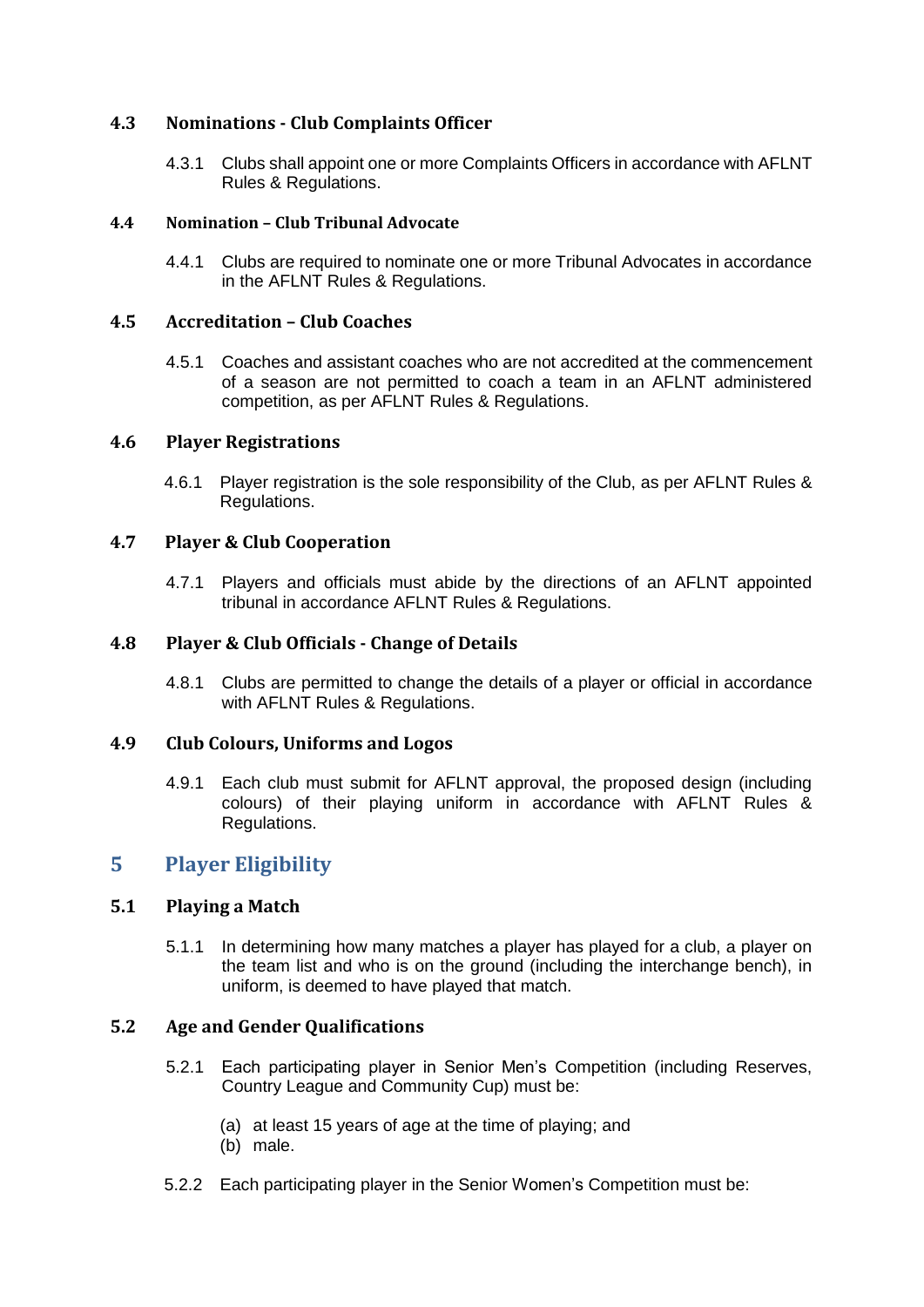- (a) at least 15 years of age at the time of playing; and
- (b) female
- 5.2.3 Each participating player in Under 18 Grade must be:
	- (a) at least 14 years of age at the time of playing;
	- (b) less than 18 years of age on 30 June of the previous season/year (For the 2019 Season, players must have been born on or after 1 July 2000);
	- (c) male
- 5.2.4 Each participating player in Under 15 must be:
	- (a) at least 12 years of age, based on 1 January each year;
	- (b) less than 15 years of age on 30 June of the previous season/year. (For the 2019 Season, players must have been born on or after 1 July 2003 and before 31 December 2006);
	- (c) male

#### <span id="page-8-0"></span>**5.3 Player Eligibility – All Matches**

5.3.1 Player eligibility apply in accordance with AFLNT Rules & Regulations.

#### <span id="page-8-1"></span>**5.4 Player Eligibility - Finals Matches**

- 5.4.1 A player is eligible to play in a finals match for the Club with which they are registered, provided that player has played a minimum of three (3) home & away matches for that same Club; and the Senior team remains in the finals.
- 5.4.2 If the Senior team are not in the finals, a player is eligible to play in a finals match for the team with which they are registered, provided that player has played a minimum of three (3) home & away matches for that same team.

#### <span id="page-8-2"></span>**5.5 Unregistered, Overage or Ineligible Player**

5.5.1 A club which permits an unregistered, overage or ineligible player to participate in a match will be deemed to have forfeited that match.

#### <span id="page-8-3"></span>**5.6 Player Eligibility Disputes**

- 5.6.1 Disputes regarding player eligibility are not to be addressed by Match Managers on match day.
- 5.6.2 Any dispute regarding player eligibility will only be addressed once a complaint has been lodged in accordance with AFLNT Rules & Regulations.

## <span id="page-8-4"></span>**6 Transfers and Permits**

#### <span id="page-8-5"></span>**6.1 As per AFLNT Rules & Regulations**

#### <span id="page-8-6"></span>**6.2 Match Day Permits**

6.2.1 Match Day Permits are not to be used in CAFL Competitions.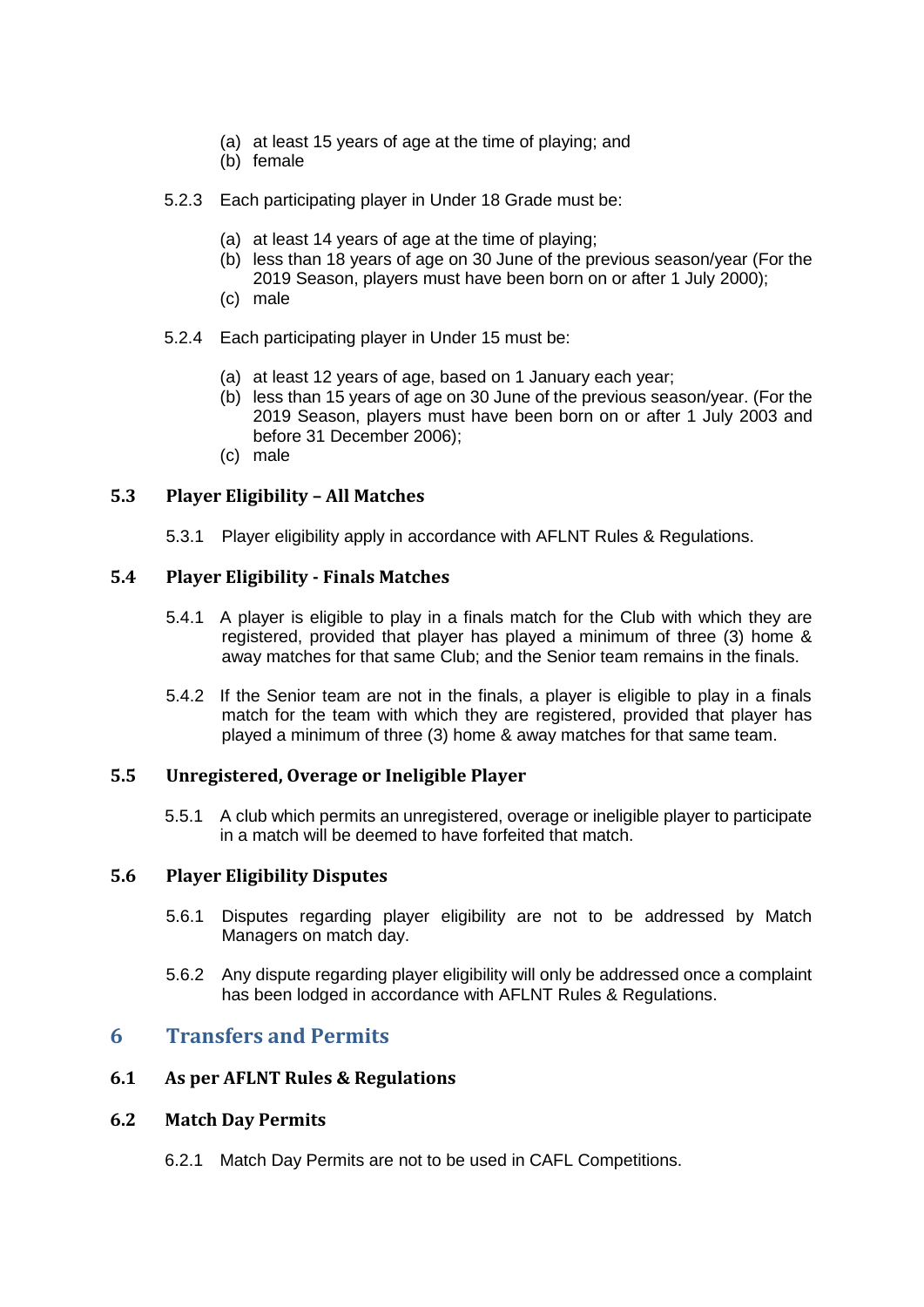6.2.2 Where a Match Day Permit is used, the team initiating the Match Day Permit will be deemed to have forfeited that match.

#### <span id="page-9-0"></span>**6.3 Student Permits**

6.3.1 Student Permits apply in accordance with AFLNT Rules & Regulations.

#### <span id="page-9-1"></span>**6.4 Country League and Community Cup Permits**

- 6.4.1 A player registered with a Country League or Community Cup Club, may enter into an agreement with a CAFL Club at the discretion of AFLNT.
- 6.4.2 A copy of the player permit must be submitted to the Football Operations Department within ten (10) days of its execution.
- 6.4.3 A Country League or Community Cup player may only be included in one (1) player permit at any given time.
- 6.4.4 Once a player permit has been lodged with the Football Operations Department, it will be considered valid unless revoked by AFLNT.
- 6.4.5 Once the agreement is in place, a permit must be initiated by the destination Club, by logging into FootyWeb and submitting a Type 2 Local Interchange Permit Application.
- 6.4.6 No more than twelve (12) player permits are allowed at any CAFL Club in any one season.
- 6.4.7 The Club may utilise these permit players at their own discretion on any given weekend, provided they do not exceed the twelve (12) player permits.
- 6.4.8 Any Club wishing to transfer a permitted player, must complete and lodge an Application to Transfer Permit form.
- 6.4.9 Any Club found to have breached these By-Laws will be deemed to have played an ineligible player and will be dealt with in accordance with AFLNT By-Laws.

## <span id="page-9-2"></span>**7 Representative Teams**

- <span id="page-9-3"></span>**7.1 As per AFLNT Rules & Regulations**
- **8 National Policies and Guidelines**
- <span id="page-9-4"></span>**8.1 As per AFLNT Rules & Regulations**
- **9 Appeals, Complaints and Deferrals**
- <span id="page-9-5"></span>**9.1 As per AFLNT Rules & Regulations**